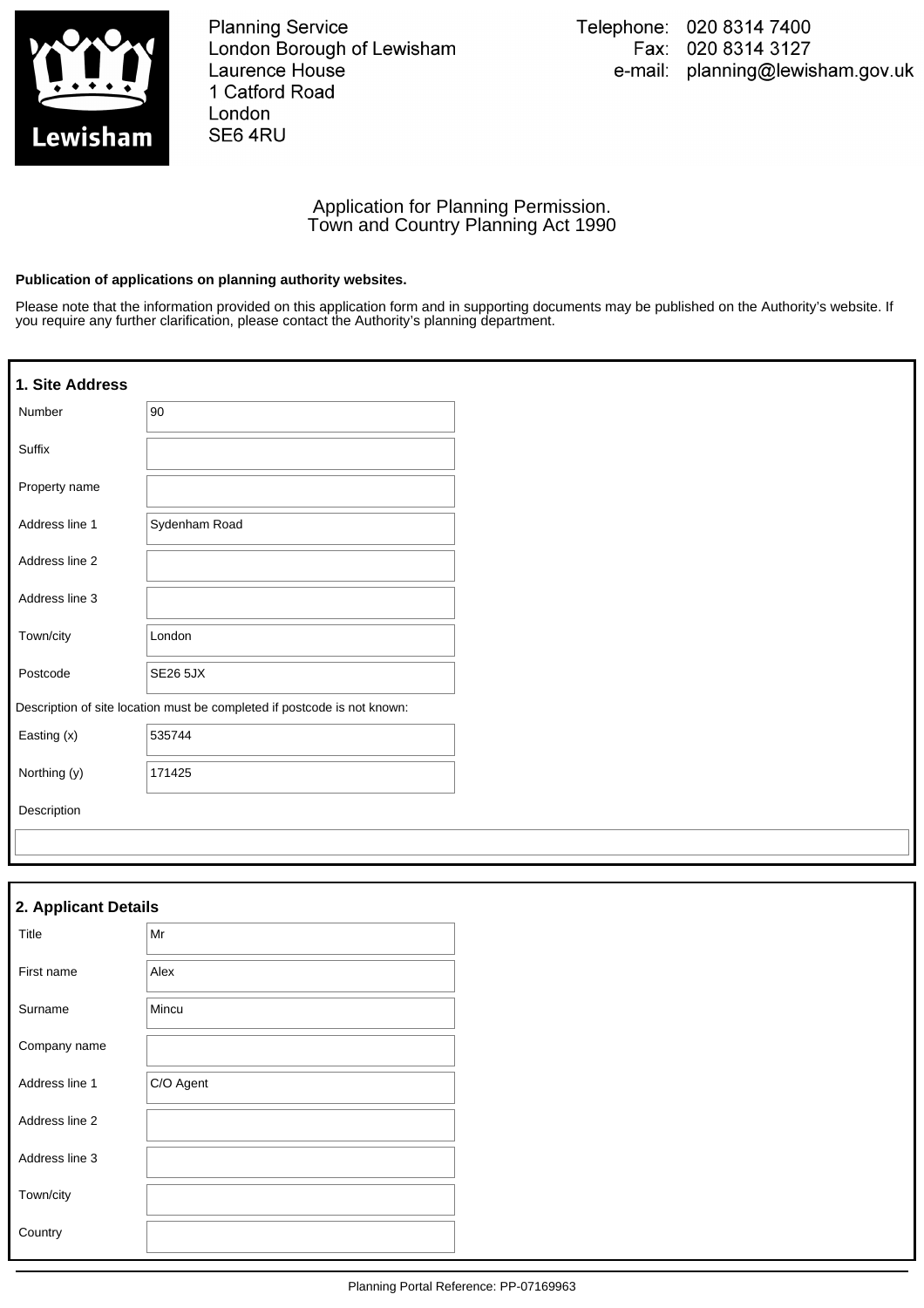# **2. Applicant Details**

| . .              |  |
|------------------|--|
| Postcode         |  |
| Primary number   |  |
| Secondary number |  |
| Fax number       |  |
| Email address    |  |

Are you an agent acting on behalf of the applicant? Are you are set of the solution of the applicant?

| 3. Agent Details |                                 |
|------------------|---------------------------------|
| Title            | $\vert$ Mr                      |
| First name       | Gaetano                         |
| Surname          | Paternostro                     |
| Company name     | Town & Country Planning Law     |
| Address line 1   | 95-97 High Street               |
| Address line 2   | St Mary Cray                    |
| Address line 3   |                                 |
| Town/city        | Orpington                       |
| Country          | Kent                            |
| Postcode         | BR5 3NH                         |
| Primary number   | 02039575999                     |
| Secondary number |                                 |
| Fax number       |                                 |
| Email            | gaetano.paternostro@tacpl.co.uk |

| 4. Site Area                                                            |           |     |  |
|-------------------------------------------------------------------------|-----------|-----|--|
| What is the measurement of the site area?<br>(numeric characters only). |           | 100 |  |
| Unit                                                                    | sq.metres |     |  |

### **5. Description of the Proposal**

Please describe the proposed development including any change of use

Change of use from A1 to A3

Has the work or change of use already started? No was also seen to the work of change of use already started?

### **6. Existing Use**

Please describe the current use of the site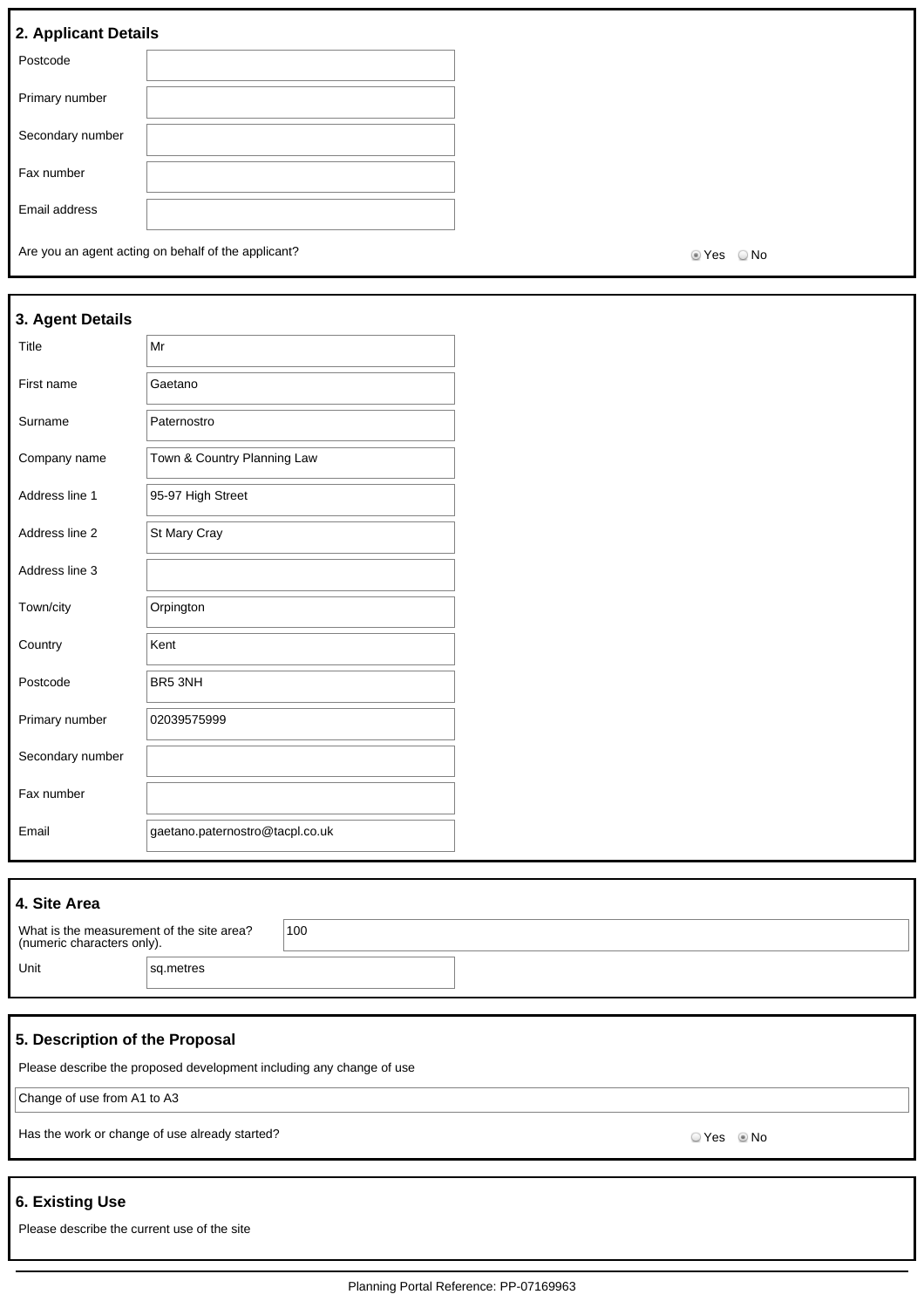| <b>6. Existing Use</b>                                                                                                                                                                                                                                                                                                                                                                                                                                                                  |            |      |
|-----------------------------------------------------------------------------------------------------------------------------------------------------------------------------------------------------------------------------------------------------------------------------------------------------------------------------------------------------------------------------------------------------------------------------------------------------------------------------------------|------------|------|
| A1 Shop                                                                                                                                                                                                                                                                                                                                                                                                                                                                                 |            |      |
| Is the site currently vacant?                                                                                                                                                                                                                                                                                                                                                                                                                                                           | ○ Yes ◎ No |      |
| Does the proposal involve any of the following? If Yes, you will need to submit an appropriate contamination assessment with your application.                                                                                                                                                                                                                                                                                                                                          |            |      |
| Land which is known to be contaminated                                                                                                                                                                                                                                                                                                                                                                                                                                                  | ◯ Yes      | © No |
| Land where contamination is suspected for all or part of the site                                                                                                                                                                                                                                                                                                                                                                                                                       | O Yes      | © No |
| A proposed use that would be particularly vulnerable to the presence of contamination                                                                                                                                                                                                                                                                                                                                                                                                   | ◯ Yes      | © No |
| 7. Materials                                                                                                                                                                                                                                                                                                                                                                                                                                                                            |            |      |
| Does the proposed development require any materials to be used in the build?                                                                                                                                                                                                                                                                                                                                                                                                            | ⊙ Yes © No |      |
| 8. Pedestrian and Vehicle Access, Roads and Rights of Way                                                                                                                                                                                                                                                                                                                                                                                                                               |            |      |
| Is a new or altered vehicular access proposed to or from the public highway?                                                                                                                                                                                                                                                                                                                                                                                                            | ☉ Yes      | © No |
| Is a new or altered pedestrian access proposed to or from the public highway?                                                                                                                                                                                                                                                                                                                                                                                                           | ☉ Yes      | l No |
| Are there any new public roads to be provided within the site?                                                                                                                                                                                                                                                                                                                                                                                                                          | ☉ Yes      | l No |
| Are there any new public rights of way to be provided within or adjacent to the site?                                                                                                                                                                                                                                                                                                                                                                                                   | ☉ Yes      | l No |
| Do the proposals require any diversions/extinguishments and/or creation of rights of way?                                                                                                                                                                                                                                                                                                                                                                                               | ☉ Yes      | l No |
| 9. Vehicle Parking                                                                                                                                                                                                                                                                                                                                                                                                                                                                      |            |      |
| Is vehicle parking relevant to this proposal?                                                                                                                                                                                                                                                                                                                                                                                                                                           | ☉ Yes      | l No |
| 10. Trees and Hedges                                                                                                                                                                                                                                                                                                                                                                                                                                                                    |            |      |
| Are there trees or hedges on the proposed development site?                                                                                                                                                                                                                                                                                                                                                                                                                             | ⊙ Yes ⊚ No |      |
| And/or: Are there trees or hedges on land adjacent to the proposed development site that could influence the<br>development or might be important as part of the local landscape character?                                                                                                                                                                                                                                                                                             | ⊙ Yes ◎ No |      |
| If Yes to either or both of the above, you may need to provide a full tree survey, at the discretion of your local planning authority. If a tree survey is<br>required, this and the accompanying plan should be submitted alongside your application. Your local planning authority should make clear on its<br>website what the survey should contain, in accordance with the current 'BS5837: Trees in relation to design, demolition and construction -<br><b>Recommendations'.</b> |            |      |
| 11. Assessment of Flood Risk                                                                                                                                                                                                                                                                                                                                                                                                                                                            |            |      |
| Is the site within an area at risk of flooding? (Refer to the Environment Agency's Flood Map showing flood zones 2 and 3 Q Yes O No<br>and consult Environment Agency standing advice and your local planning authority requirements for information as<br>necessary.)                                                                                                                                                                                                                  |            |      |
| If Yes, you will need to submit a Flood Risk Assessment to consider the risk to the proposed site.                                                                                                                                                                                                                                                                                                                                                                                      |            |      |
| Is your proposal within 20 metres of a watercourse (e.g. river, stream or beck)?                                                                                                                                                                                                                                                                                                                                                                                                        | © Yes © No |      |
| Will the proposal increase the flood risk elsewhere?                                                                                                                                                                                                                                                                                                                                                                                                                                    | © Yes © No |      |
| How will surface water be disposed of?                                                                                                                                                                                                                                                                                                                                                                                                                                                  |            |      |
| Sustainable drainage system                                                                                                                                                                                                                                                                                                                                                                                                                                                             |            |      |
| Existing water course                                                                                                                                                                                                                                                                                                                                                                                                                                                                   |            |      |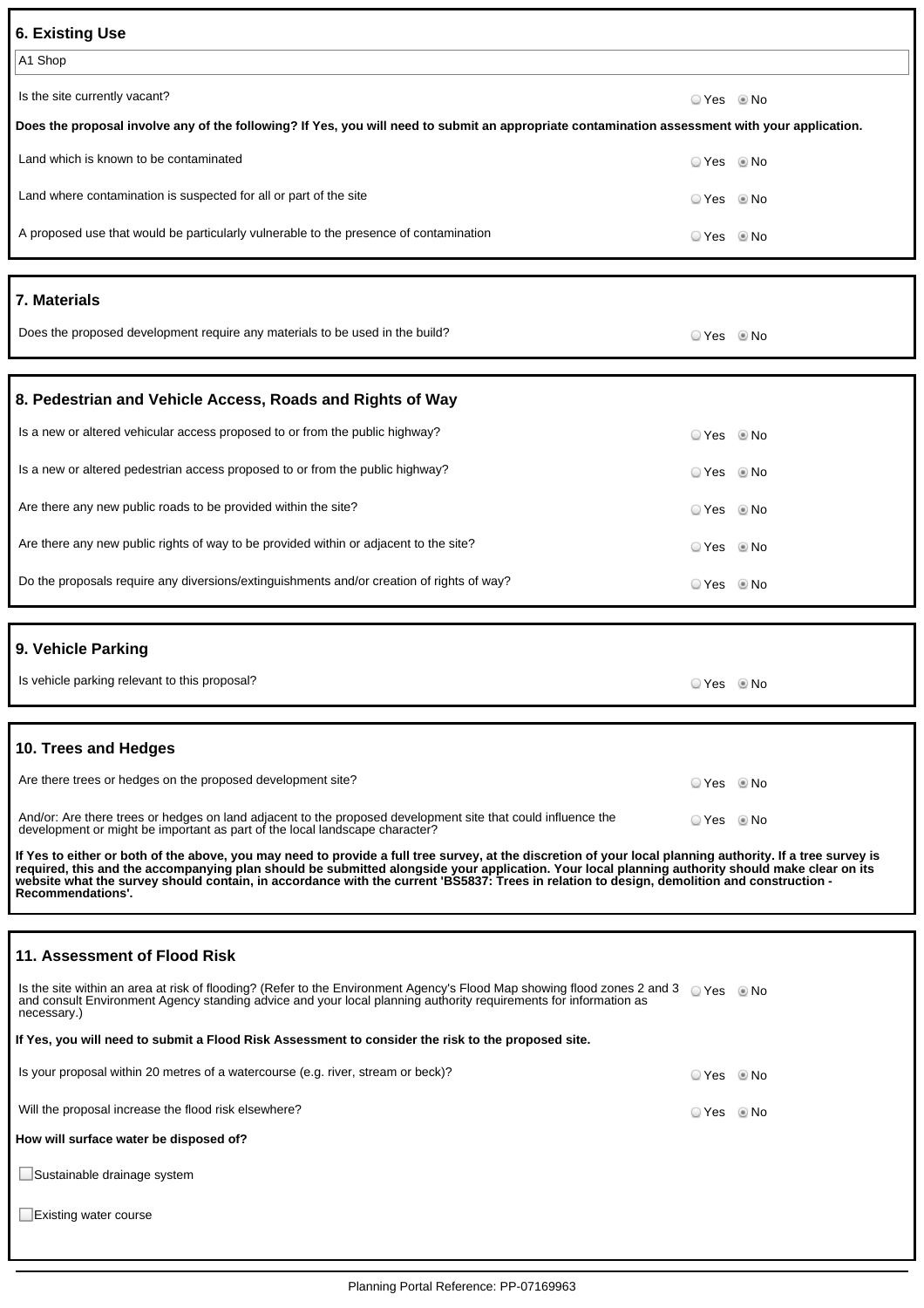| 11. Assessment of Flood Risk                                                                                                                                                                                                                                                                                                                                                                                                                                                                                                                                                                  |                      |  |
|-----------------------------------------------------------------------------------------------------------------------------------------------------------------------------------------------------------------------------------------------------------------------------------------------------------------------------------------------------------------------------------------------------------------------------------------------------------------------------------------------------------------------------------------------------------------------------------------------|----------------------|--|
| ⊟Soakaway                                                                                                                                                                                                                                                                                                                                                                                                                                                                                                                                                                                     |                      |  |
| l∀ Main sewer                                                                                                                                                                                                                                                                                                                                                                                                                                                                                                                                                                                 |                      |  |
| Pond/lake                                                                                                                                                                                                                                                                                                                                                                                                                                                                                                                                                                                     |                      |  |
|                                                                                                                                                                                                                                                                                                                                                                                                                                                                                                                                                                                               |                      |  |
| 12. Biodiversity and Geological Conservation<br>To assist in answering the following questions refer to the guidance notes for further information on when there is a reasonable likelihood that any<br>important biodiversity or geological conservation features may be present or nearby and whether they are likely to be affected by your proposals.<br>Having referred to the guidance notes, is there a reasonable likelihood of the following being affected adversely or conserved and enhanced within the<br>application site, or on land adjacent to or near the application site? |                      |  |
| a) Protected and priority species (see guidance note):<br>○ Yes, on the development site<br>O Yes, on land adjacent to or near the proposed development<br>© No                                                                                                                                                                                                                                                                                                                                                                                                                               |                      |  |
| b) Designated sites, important habitats or other biodiversity features (see guidance note):<br>○ Yes, on the development site<br>O Yes, on land adjacent to or near the proposed development<br>© No                                                                                                                                                                                                                                                                                                                                                                                          |                      |  |
| c) Features of geological conservation importance (see guidance note):<br>○ Yes, on the development site<br>O Yes, on land adjacent to or near the proposed development<br>$\odot$ No                                                                                                                                                                                                                                                                                                                                                                                                         |                      |  |
| 13. Foul Sewage                                                                                                                                                                                                                                                                                                                                                                                                                                                                                                                                                                               |                      |  |
| Please state how foul sewage is to be disposed of:<br><b>■Mains Sewer</b><br>Septic Tank<br>Package Treatment plant<br>$\Box$ Cess Pit<br>$\Box$ Other<br>⊠Unknown                                                                                                                                                                                                                                                                                                                                                                                                                            |                      |  |
|                                                                                                                                                                                                                                                                                                                                                                                                                                                                                                                                                                                               |                      |  |
| Are you proposing to connect to the existing drainage system?                                                                                                                                                                                                                                                                                                                                                                                                                                                                                                                                 | ○ Yes ○ No · Unknown |  |
|                                                                                                                                                                                                                                                                                                                                                                                                                                                                                                                                                                                               |                      |  |
| 14. Waste Storage and Collection                                                                                                                                                                                                                                                                                                                                                                                                                                                                                                                                                              |                      |  |
| Do the plans incorporate areas to store and aid the collection of waste?                                                                                                                                                                                                                                                                                                                                                                                                                                                                                                                      | ⊙ Yes © No           |  |
| Have arrangements been made for the separate storage and collection of recyclable waste?                                                                                                                                                                                                                                                                                                                                                                                                                                                                                                      | ⊙ Yes © No           |  |
| 15. Trade Effluent<br>Does the proposal involve the need to dispose of trade effluents or trade waste?                                                                                                                                                                                                                                                                                                                                                                                                                                                                                        | ⊙Yes ®No             |  |
|                                                                                                                                                                                                                                                                                                                                                                                                                                                                                                                                                                                               |                      |  |
| 16. Residential/Dwelling Units                                                                                                                                                                                                                                                                                                                                                                                                                                                                                                                                                                |                      |  |

ı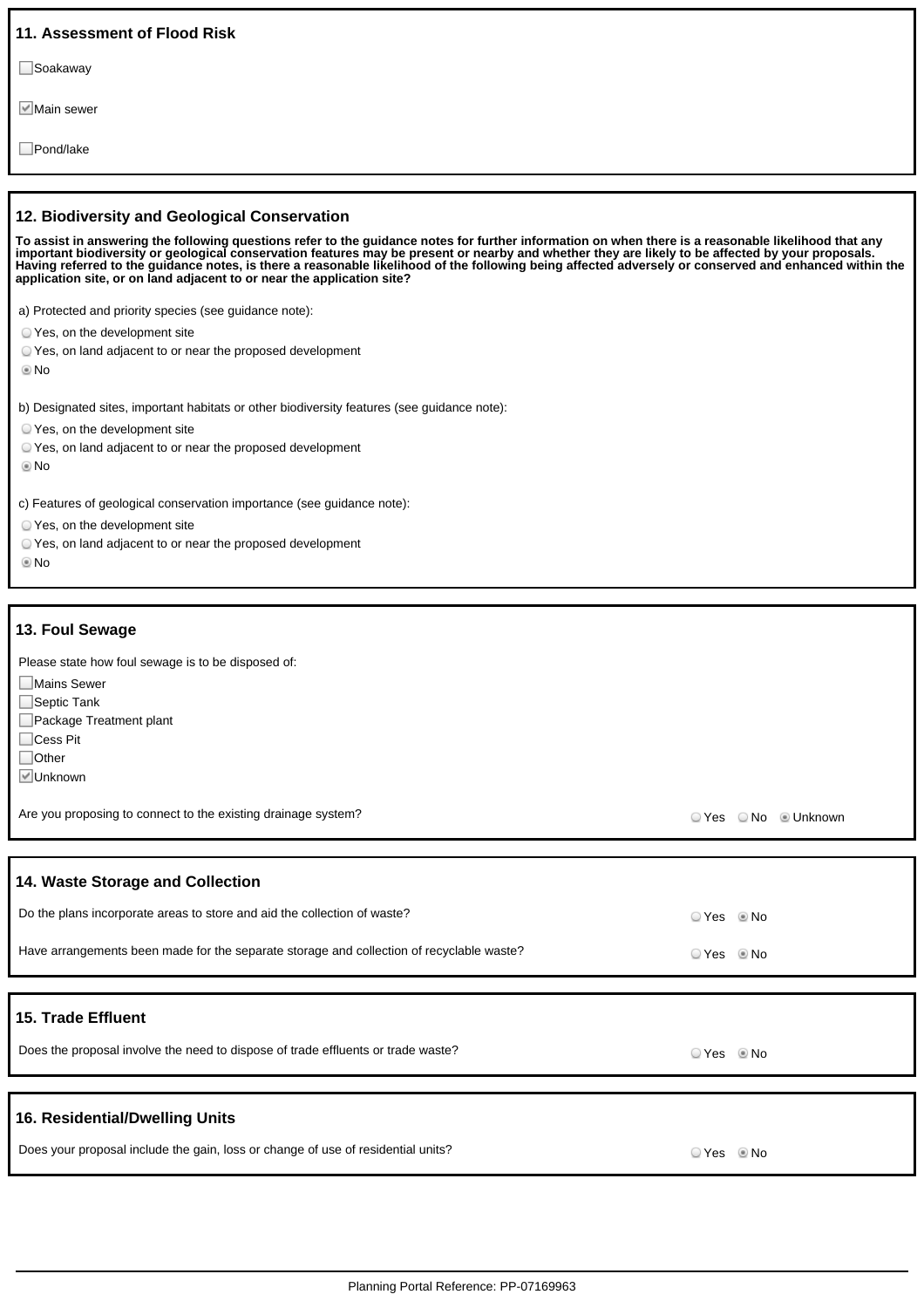## **17. All Types of Development: Non-Residential Floorspace**

Does your proposal involve the loss, gain or change of use of non-residential floorspace? So we say that I was the No

If you have answered Yes to the question above please add details in the following table:

| Use Class                    | Existing gross<br>internal floorspace<br>(square metres) | Gross internal<br>floorspace to be lost<br>by change of use or<br>demolition (square<br>metres) | Total gross new<br>internal floorspace<br>proposed (including<br>changes of use)<br>(square metres) | Net additional gross<br>internal floorspace<br>following<br>development (square<br>metres) |
|------------------------------|----------------------------------------------------------|-------------------------------------------------------------------------------------------------|-----------------------------------------------------------------------------------------------------|--------------------------------------------------------------------------------------------|
| A1 - Shops Net Tradable Area | 50                                                       | 50                                                                                              | 0                                                                                                   | -50                                                                                        |
| A3 - Restaurants and cafes   | 0                                                        | $\Omega$                                                                                        | 50                                                                                                  | 50                                                                                         |
| Total                        | 50                                                       | 50                                                                                              | 50                                                                                                  | 0                                                                                          |

For hotels, residential institutions and hostels please additionally indicate the loss or gain of rooms:

#### **18. Employment**

Will the proposed development require the employment of any staff? We will consider the employment of any staff?

### **19. Hours of Opening**

Are Hours of Opening relevant to this proposal? Yes No

#### **20. Industrial or Commercial Processes and Machinery**

| Please describe the activities and processes which would be carried out on the site and the end products including plant, ventilation or air conditioning. Please |  |
|-------------------------------------------------------------------------------------------------------------------------------------------------------------------|--|
| include the type of machinery which may be installed on site:                                                                                                     |  |

Is the proposal for a waste management development? In the set of the set of the proposal for a waste management development?

**If this is a landfill application you will need to provide further information before your application can be determined. Your waste planning authority should make it clear what information it requires on its website**

### **21. Hazardous Substances**

Is any hazardous waste involved in the proposal? In the state of the state of the No of the No of Yes No of No **22. Site Visit** Can the site be seen from a public road, public footpath, bridleway or other public land? Wes No If the planning authority needs to make an appointment to carry out a site visit, whom should they contact? (Please select only one) The agent The applicant Other person

### **23. Pre-application Advice**

Has assistance or prior advice been sought from the local authority about this application?  $\Box$  Yes No